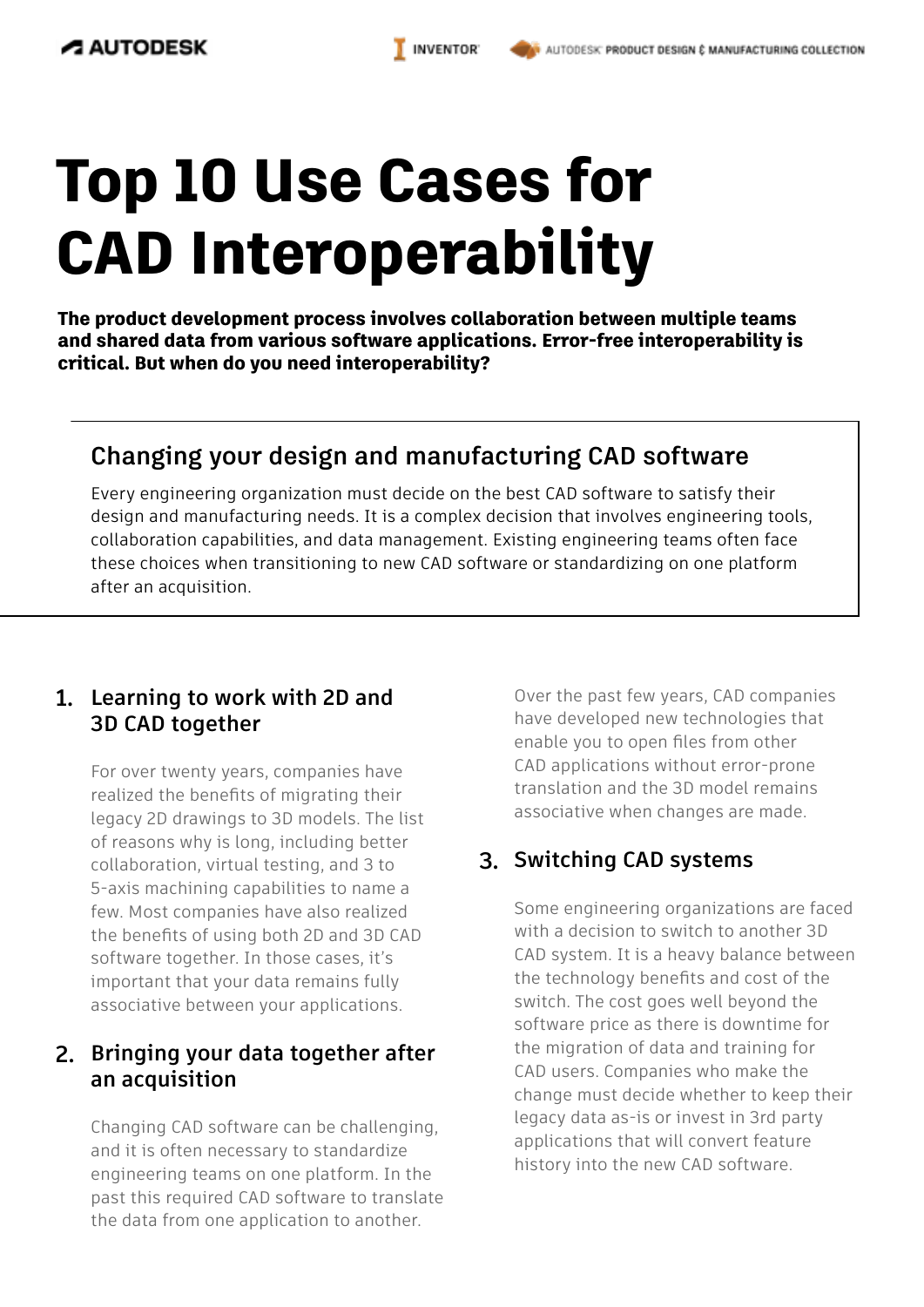## **Collaboration from start to finish**

The product development process commonly involves collaboration between multiple teams inside and outside your organization. This includes shared data between various software applications. It is critical that 3D models and metadata maintain accuracy and are free of errors as the product development process moves forward.

#### **Using supplier data in 4.your designs**

It is ideal when you and your suppliers use the same CAD software, but what if you are using something different? If you are using the latest version, then you are probably able to open native file types from other CAD systems. Otherwise, you may find yourself searching for the most accurate and error-free method of translating 3D models provided by the supplier.

## **Making custom products for 5. your customer**

All organizations need to protect their intellectual property. How can that be done when it's time to share your 3D models with your customers? You need capabilities that enable you to develop a simplified version of your model that can be created quickly, and the process needs to be repeatable so that work doesn't have to be done all over again when sending a new version of the design.

## **People who need your model 6. to do their job**

Many of the tools that are used for downstream applications are integrated in the CAD system. However, there are times when collaboration involves highly specialized tools that can only be accomplished in separate software.

## **Participating in BIM projects 7.**

Companies that are looking to get spec'd into building projects require tools that help them to turn their designs into digital assets that architects need. Architects are looking for mechanical engineering organizations to design and manufacture custom structures for their building projects. The design requires all the details for production as well as an efficient approach toward simplification and export of a Revit family project.